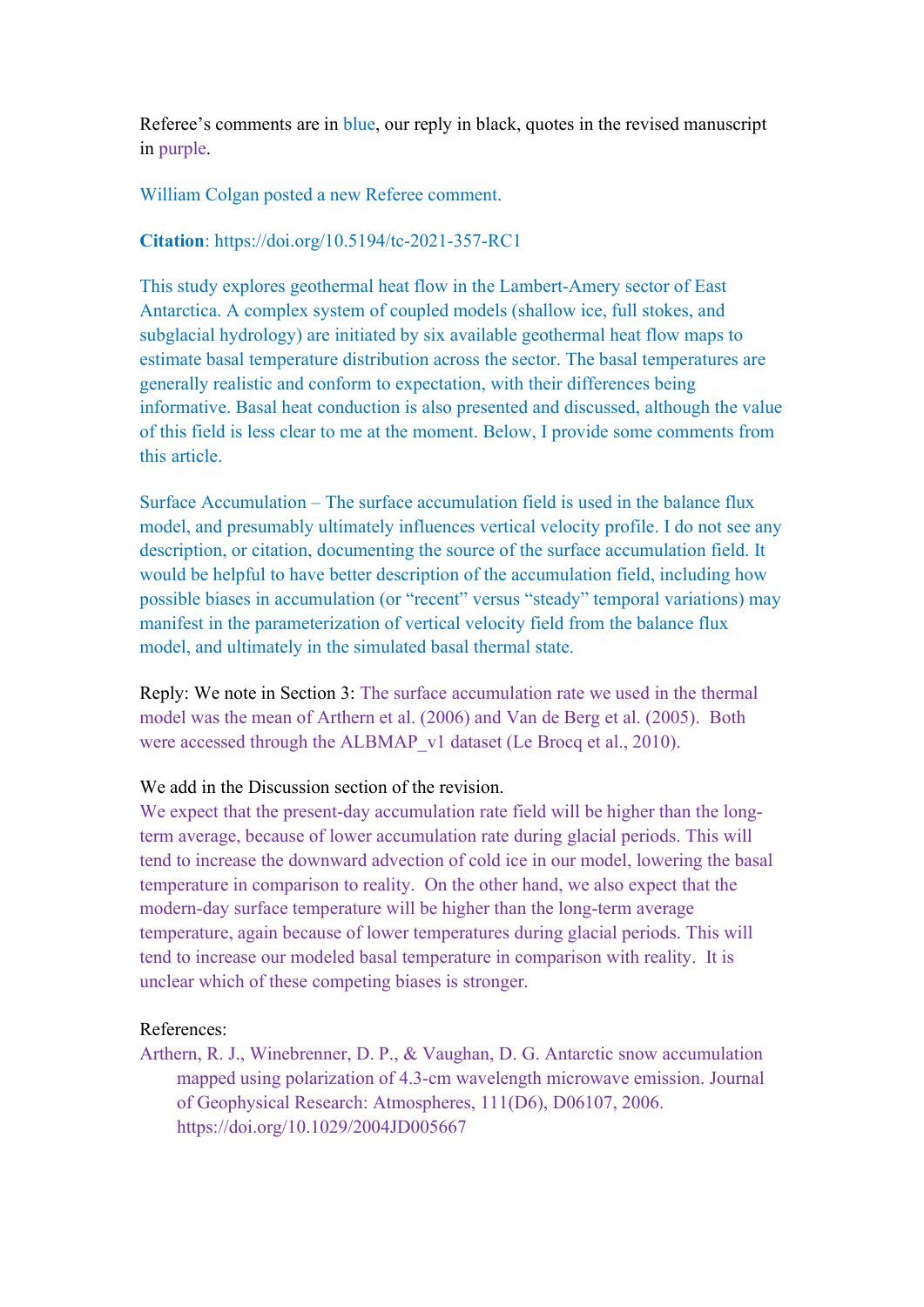- Le Brocq, A. M., Payne, A. J., & Vieli, A. An improved Antarctic dataset for high resolution numerical ice sheet models (ALBMAP v1). Earth System Science Data, 2(2), 247–260, 2010. https://doi.org/10.5194/essd-2-247-2010
- Van de Berg, W. J., Van den Broeke, M. R., Reijmer, C. H., & Van Meijgaard, E. Characteristics of the Antarctic surface mass balance, 1958-2002, using a regional atmospheric climate model. Annals of Glaciology, 41(1), 97-104, 2005. https://doi.org/10.3189/172756405781813302

Topographic Effect – We discuss the topographic effect on geothermal heat flow in https://doi.org/10.1029/2020JF005598. Specifically, we highlight how subglacial topography in the subglacial Gamburtsev Mountains, East Antarctica, can strongly influence geothermal heat flow at kilometer scale. Whereby subglacial ridges can receive 50% less heat flow and subglacial valley can receive 50% more heat flow, in comparison to the regional average. I suspect that explicitly acknowledging the influence of subglacial topography on geothermal heat flow, by applying such a topographic correction field to the GHF input field used by the 2D SIA model, might further improve the realism of simulated hydrology.

Reply: Thanks for your comments. We agree that subglacial topography has influence on geothermal heat at kilometer scale. But we do not know if this effect is positive or negative. It depends on rock type underneath the ice. We had a similar discussion about the influence of subglacial topography on geothermal heat flow in the paper Wolovick et al. (2021b) https://doi. org/10.1029/2020JF005936 as below: "Heat tends to follow the path of least resistance to the surface, so if the thermal conductivity of ice is greater, then heat will be conducted into local valleys and away from local peaks, giving the classic topographic focusing result; but if the thermal conductivity of rock is greater, then the opposite will occur, and heat will tend to be conducted into local peaks and away from valleys (Willcocks & Hasterok, 2019). The thermal conductivity of rock varies with lithology, and can be either greater or less than the thermal conductivity of ice (Willcocks & Hasterok, 2019)."

Therefore, it is unknown how to make the right correction to the GHF input field.

We add these sentences in the Discussion section of the revision: "Subglacial topography has influence on geothermal heat at kilometer scale. Typically, it has been assumed that subglacial ridges receive less heat flow and subglacial valleys receive more heat flow, in comparison to the regional average (e.g., van der Veen et al., 2007; Colgan et al., 2021). However, the effect depends on subglacial rock type. Heat tends to follow the path of least resistance to the surface, i.e. thermal conductivity. The thermal conductivity of rock varies with lithology, and can be either greater or smaller than the thermal conductivity of ice (Willcocks & Hasterok, 2019), thus the sign of topographic effect on GHF can be either negative or positive. Without knowing a priori whether the topographic effect will be positive or negative, it is hard to apply a topographic correction field to the GHF input field."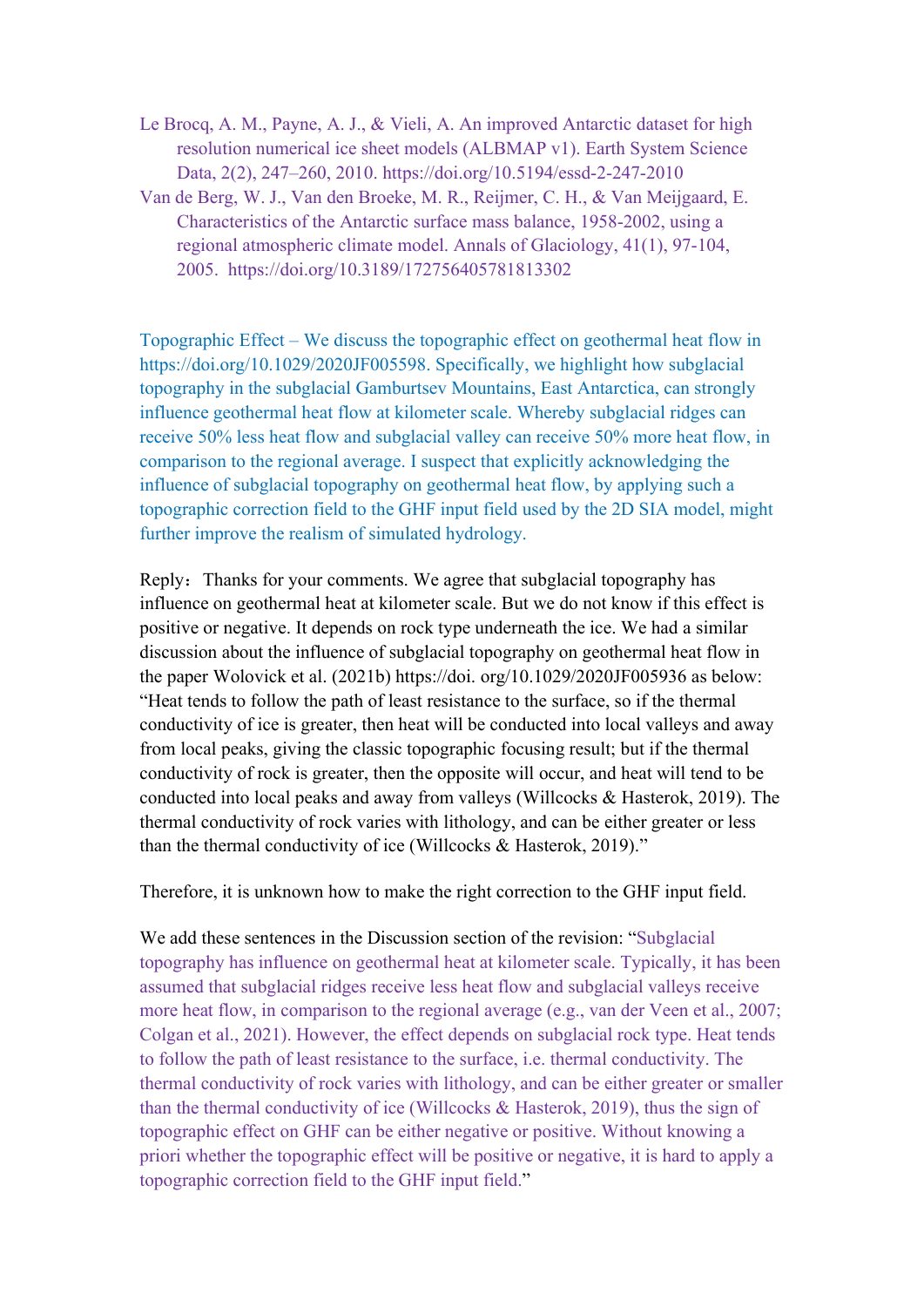# References:

- Wolovick, M. J., Moore, J. C., & Zhao, L. Joint inversion for surface accumulation rate and geothermal heat flow from ice-penetrating radar observations at Dome A, East Antarctica. Part II: Ice sheet state and geophysical analysis. Journal of Geophysical Research: Earth Surface, 126, e2020JF005936, 2021b. https://doi. org/10.1029/2020JF005936
- van der Veen, C. J., Leftwich, T., von Frese, R., Csatho, B. M., & Li, J. Subglacial topography and geothermal heat flux: Potential interactions with drainage of the Greenland ice sheet. Geophysical Research Letters, 34(12), 2007.
- Colgan, W., MacGregor, J. A., Mankoff, K. D., Haagenson, R., Rajaram, H., Martos, Y. M., et al. Topographic correction of geothermal heat flux in Greenland and Antarctica. Journal of Geophysical Research: Earth Surface, 126, e2020JF005598, 2021. https://doi. org/10.1029/2020JF005598
- Willcocks, S., & Hasterok, D. Thermal refraction: Impactions for subglacial heat flux. ASEG Extended Abstracts, 2019(1), 1–4. Taylor & Francis. https://doi.org/10.1080/22020586.2019.12072986

Temperate Ice – I understand how the basal state is parameterized as either melting (Dirichlet; Eq 6) or freeing (Neumann; Eq 5), but the reader would benefit from knowing whether a thicker temperate basal ice layer is permitted. Temperate basal ice layers can form at the convergence of outlet glacier flow, even with tremendous downstream advection relatively cold inland ice (https://doi.org/10.3189/172756502781831322). The presence or absence of a temperate basal ice layer clearly influences the vertical temperature profile, which here seems critical to presented basal heat conduction (i.e. whether temperature gradient simply pinned to the pressure-melting point at the bottom, or the temperature gradient effectively becomes the Clausius–Clapeyron gradient). Allowing ice to become temperate general requires assumptions about liquid pore water content, which I do not see stated here.

Reply: Yes, a thicker temperate basal ice layer is permitted in our model. We add in Section 3.1

In the case that the modelled basal ice temperature reaches pressure melting point,  $T_m$ , a temperate basal ice layer is permitted in our model. The model works with englacial melting and a temperate ice layer. We do not make assumptions about liquid pore water content. We use a weak-form solution instead of a strict limit. The temperature is allowed to exceed the melting point, but temperature rise is limited by the latent heat absorbed by englacial melting. So, the melt rate rises exponentially as temperature passes the melting point, and the pre-factor for the melt rate comes from the strain heating.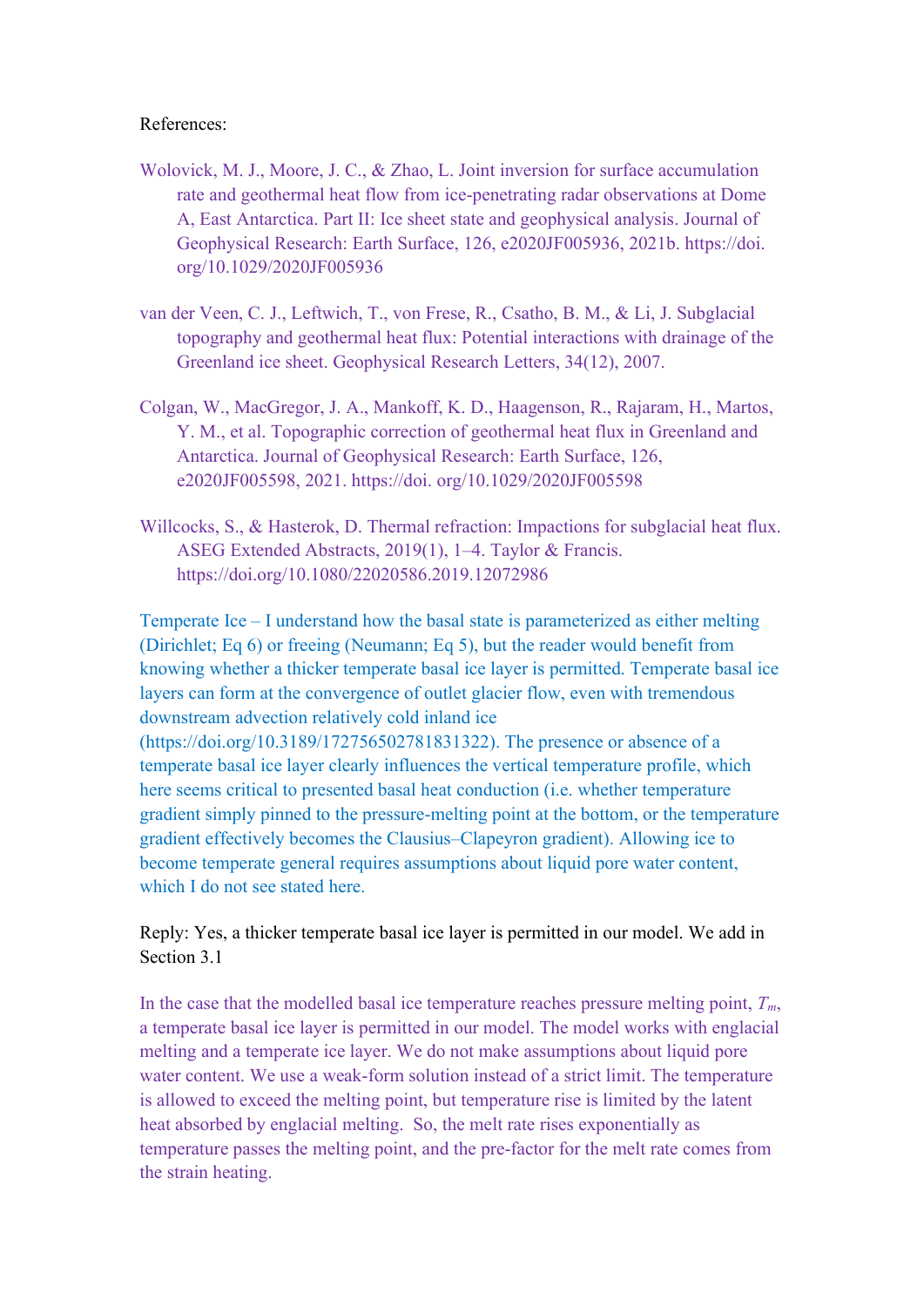Heat Conduction – I am confused by Figure 8. I would expect that, in the absence of basal hydrologic processes, basal heat conduction is effectively equivalent to geothermal heat flux. Yet inland areas, where basal hydrology is not active, have a very different heat conduction from the forcing geothermal heat flux. The sign of basal heat conduction is also negative, in comparison to the positive sign/direction of geothermal heat flux. Finally, should there not also be "opposing signed" pockets where the basal heat conduction is opposite over subglacial areas where basal water is refreezing (i.e. Vostok in https://doi.org/10.5194/tc-14-4021-2020)? Right now, the axis stops at zero. For these reasons, I find Figure 8 (and associated discussion) difficult to follow.

Reply: The figure about heat conduction is Figure 6. So we assume you are confused by Figure 6 rather than Figure 8 in the previous submission (We add new plots in the revision and the numbering of figures is changed). We checked both figures. Both geothermal heat flux and englacial heat conduction have the same direction, which is upward. It is confusing to use different sign for them.

In the revision, we change "heat conduction" in figure caption of Figure 6 to "modelled heat change of basal ice by upward englacial heat conduction", and add more sentences "The negative sign means that the upward englacial heat conduction causes heat loss from the basal ice as defined by the color bar with cooler colors representing more intense heat loss by conduction."

We note there is a sign typo in Eqn (19), it should be as below

$$
M = \frac{G + \vec{u}_b \tau_b + k(T) \frac{dT}{dz}}{\rho_i L}
$$

where the term  $k(T) \frac{dT}{dr}$  $\frac{du}{dz}$  is negative, representing heat loss of basal ice by upward englacial heat conduction.

Our modelled heat change of basal ice by englacial heat conduction is all negative, i.e., there is no places where the basal heat conduction is downward.

The conductive heat flux does not necessarily change sign above subglacial freezing zones. Subglacial freezing happens anywhere that water is available and the basal cooling terms (conduction into the overlying ice sheet and supercooling within the water system) are larger than the basal warming terms (geothermal heat flow, friction heating, and viscous dissipation within the water system). Thus, there is no reason why conduction should change sign at freezing zones; if anything, we would expect conductive cooling to be stronger at freezing zones than at other locations.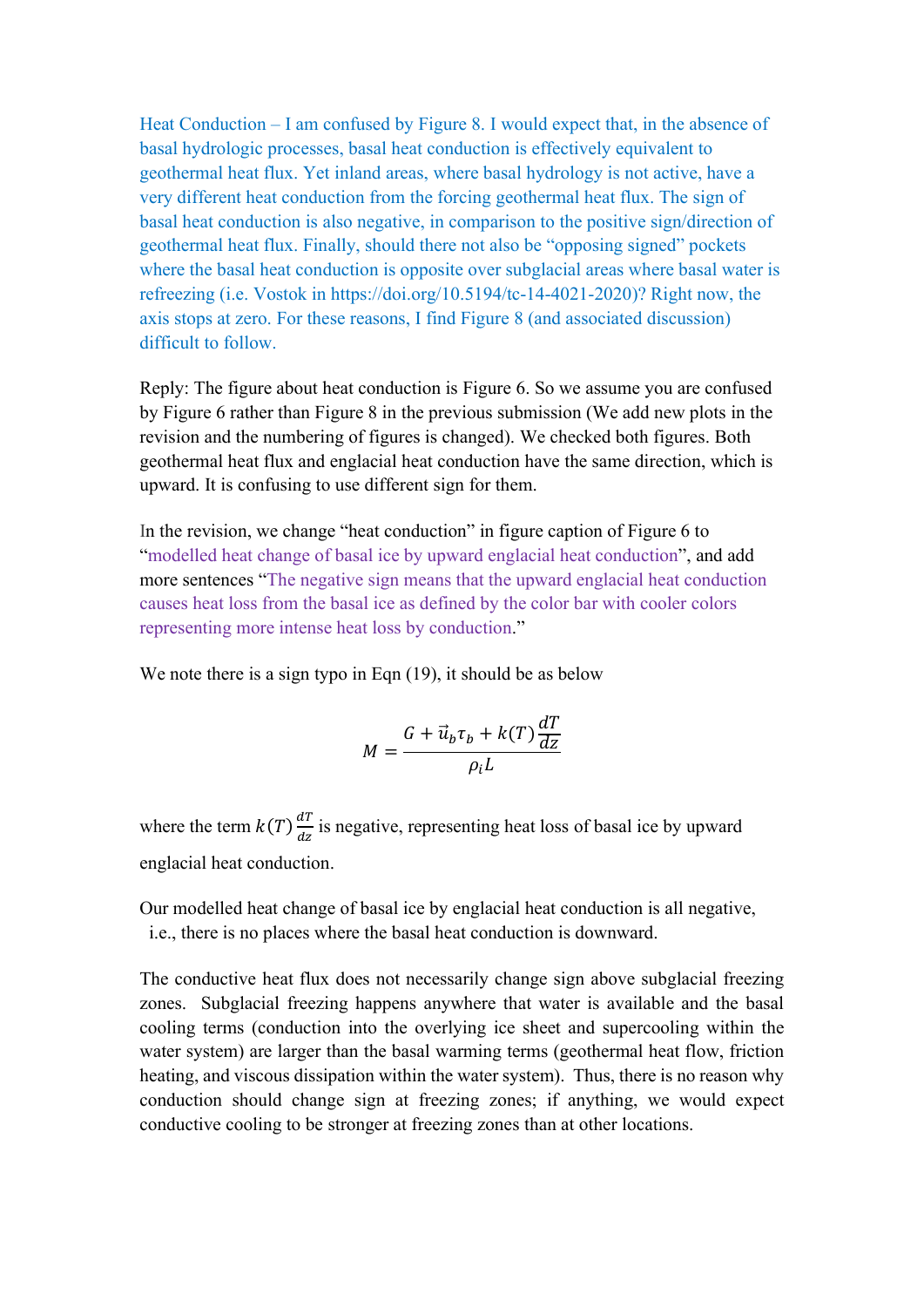We also checked Figure 8. There are three places with negative values of basal melting rate, i.e. refreezing. Therefore, we change Fig. 8 to show modelled freeze-on (see the figure below), and add the text "There are negative values of basal melt rate, which means basal refreezing at three local places (Fig. 9), where there are large gradients in ice thickness typically thinning by 700 m across a distance of 2 km. Radar surveys have not yet been done to confirm these freeze-on locations.".



Fig. Modelled basal melt rate (unit: mm  $yr^{-1}$ ), (a) to (f) correspond to the GHF (a) to (f) in Fig. 2. The ice bottom at pressure-melting point is surrounded by a red contour. The stars denote the locations of observed subglacial lakes, and the area surrounded by the black line is the likely second largest subglacial lake in Antarctica. There is modelled basal refreezing at three local places painted in black.

Subglacial Lakes – Here, subglacial lakes are being used as an indicator of basal ice at the pressure-melting point. The subglacial lake literature, however, now has suggestions that melting temperatures can be depressed significantly lower than pressure-melting point by salinity (https://doi.org/10.1126/sciadv.aar4353) and that radar-derived subglacial water indications can be false positives (https://doi.org/10.5194/tc-14-4495-2020). I think these caveats should be mentioned.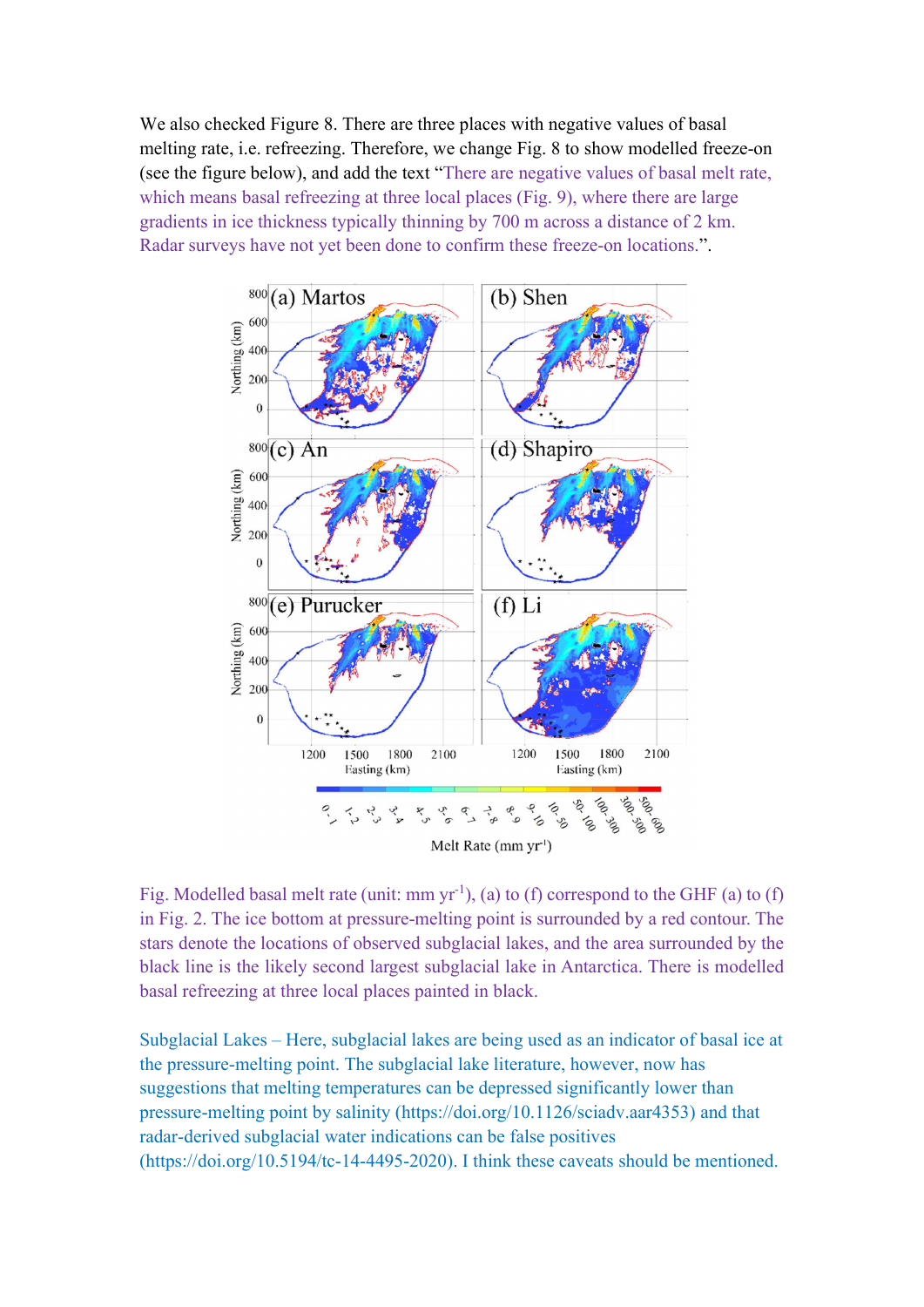The L511-515 discussion should also use the terminology "false negative" to describe the "one-sided" aspect constraint.

Reply: Agreed, although the Devon Island lake complex is the only known sub-glacial lake that has significantly lowered freezing point temperatures due to dissolved salts, and this is not observed to be the case for Lake Vostok in Antarctica. We add the related discussion as below in the revision. "A lake complex beneath Devon Island ice cap in Canada exists at temperatures well below pressure melting point due to large concentrations of dissolved salts (Rutishauser et al., 2018), and while no similar ones are known to exist beneath the Antarctic ice sheet, direct measurements of ice temperatures above water bodies are rare. Furthermore, relatively high electrical conductivity beds such as water saturated clays can give rise to false positives in radar detections of subglacial water bodies (Talalay et al., 2020)."

#### References:

- Rutishauser A., Blankenship, D. D., Sharp, M., Skidmore, M. L., Greenbaum, J. S., Grima, C., Schroeder, D. M., Dowdeswell, J. A., Young, D. A., Discovery of a hypersaline subglacial lake complex beneath Devon Ice Cap, Canadian Arctic, Sci. Adv.2018; 4: eaar4353
- Talalay, P., Li, Y., Augustin, L., Clow, G. D., Hong, J., Lefebvre, E., Markov, A., Motoyama, H. and Ritz, C., Geothermal heat flux from measured temperature profiles in deep ice boreholes in Antarctica, The Cryosphere, 14, 4021-4037, 2020

Consensus Map – Given the time and interest that the authors have clearly expended with this study, it would seem that they are in a very good position to produce a consensus geothermal heat flow map of the Lambert-Amery sector. My final thought would be asking why the authors simply stop with saying the Li and Martos geothermal heat flow maps are most suitable for this region, and do not provide an accompanying data product of a geothermal heat flow map that is self-consistent, or optimized, with an ice flow model (i.e. https://doi.org/10.20575/00000006)?

Reply: Unfortunately, we don't think we can do this. We note in the Conclusions: We cannot make our own GHF map from our analysis since while we can pick the GHF where Li and Martos geothermal heat flow maps are consistent and both agree with the observation, we do not know which (if either) are correct where the Li and Martos GHF datasets disagree and there are no observations. We would need additional observations of measured basal temperature from deep ice cores, or observed refreeze-on, but neither are available in the region.

We read your suggested reference (Greve, 2019). Ralf Greve presented an improved distribution of the geothermal heat flux for Greenland. He did a paleoclimatic simulation carried out with the ice sheet model SICOPOLIS, and modified the GHF